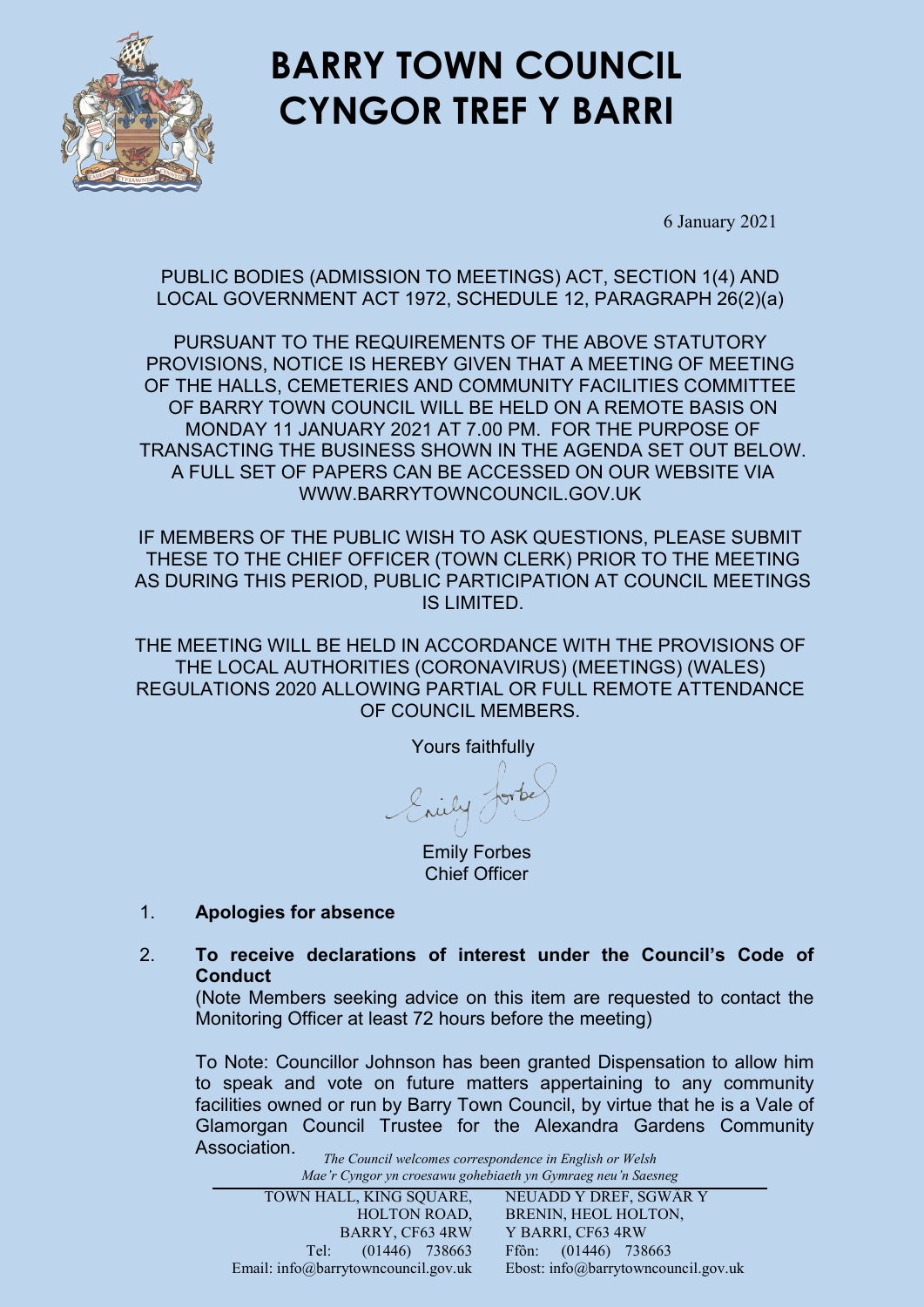#### 3. **Well-being of Future Generations (Wales) Act 2015 (To note)**

*Halls, Cemeteries and Community Facilities members will note that this Act sets out the requirement for a public body to act in a manner which seeks to ensure that the needs of the present are met without compromising the ability of future generations to meet their own needs.*

*In order to act in that manner, a public body must take account of the following things:*

- *(a) the importance of balancing short term needs with the need to safeguard the ability to meet long term needs, especially where things done to meet short term needs may have detrimental long term effect;*
- *(b) the need to take an integrated approach, by considering how*
	- *i. the body's well-being objectives may impact upon each of the well-being goals;*
	- *ii. the body's well-being objectives impact upon each other or upon other public bodies' objectives, in particular where steps taken by the body may contribute to meeting one objective but may be detrimental to meeting another;*
- *(c) the importance of involving other persons with an interest in achieving the well-being goals and of ensuring those persons reflect the diversity of the population of the part of Wales in relation to which the body exercises functions;*
- *(d) how acting in collaboration with any other person (or how different parts of the body acting together) could assist the body to meet its well-being objectives, or assist another body to meet its objectives;*
- *(e) how deploying resources to prevent problems occurring or getting worse may contribute to meeting the body's well-being objectives, or another body's objectives.*
- 4. **To approve the minutes of the Extraordinary meeting of the Halls, Cemeteries & Community Facilities Committee held on 14 December 2020**

**(Pages 867 - 872)** 

5. **Budget Monitoring Report December 2020 (Pages 873 - 874)**  (If Councillors have any queries on the attached please contact the Deputy Chief Officer prior to the meeting)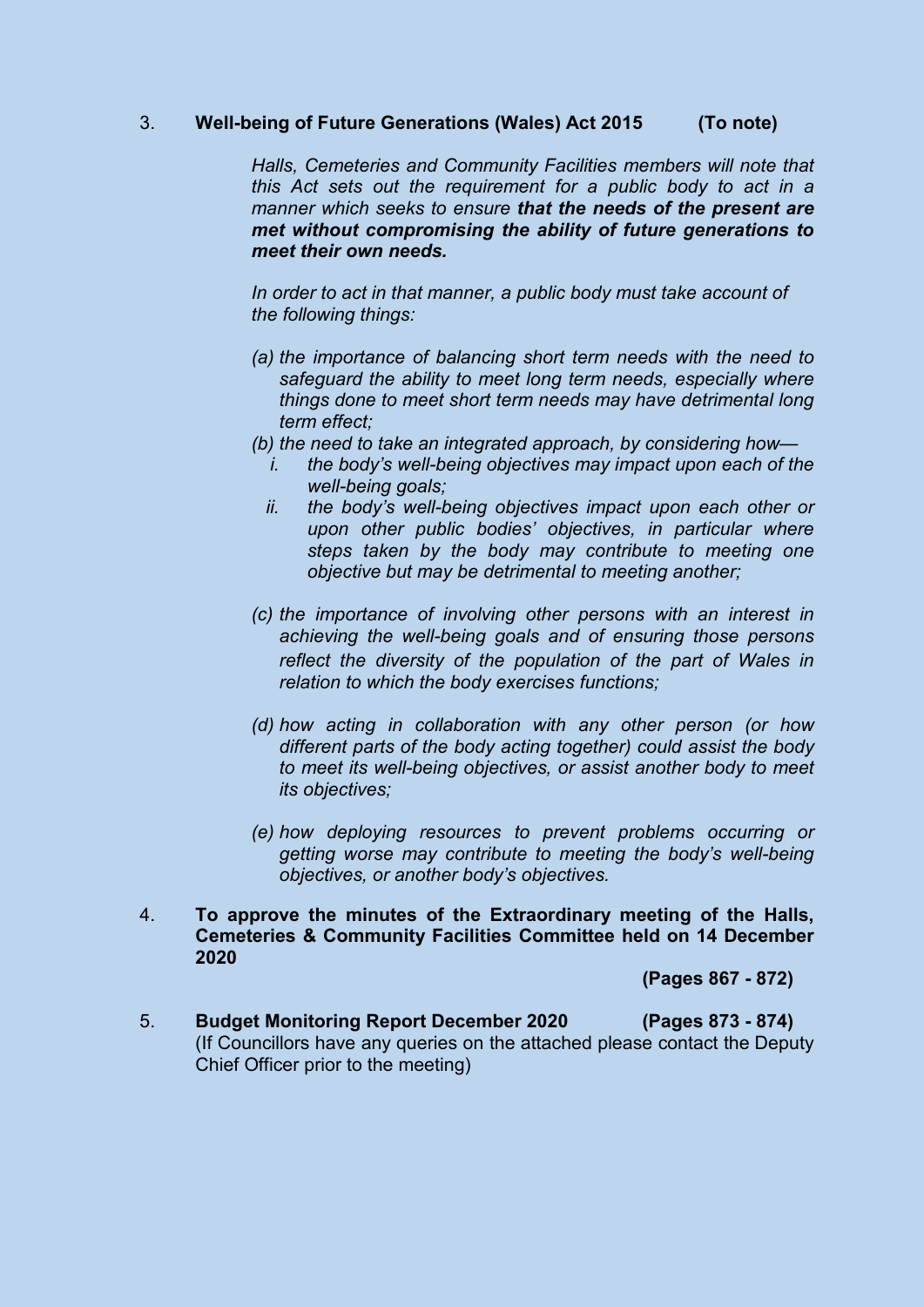| 6. | <b>Halls update</b> | (Verbal) |
|----|---------------------|----------|
|    |                     |          |

## 7. **Merthyr Dyfan update (Verbal)**

#### 8. **Transfer of Exclusive Right of Burial (1194 - 1211 inclusive)**

That in accordance with Standing Order 27(a), authority be given for the Council's Common Seal to be applied to Transfer Deeds numbered **1194 - 1211** inclusive, granting the Transfer of Exclusive Right of Burial to those named on each transfer request.

#### 9. **Grants of Exclusive Right of Burial (13780 - 13787 inclusive)**

That in accordance with Standing Order 27(a), authority be given for the Council's Common Seal to be applied to Deeds of Exclusive Right of Burial numbered **13780 - 13787** inclusive, granting the Exclusive Right of Burial to those named on the interment form.

#### 10. **Date of Next Meeting**

The next meeting of the Halls, Cemeteries & Community Facilities Committee is scheduled for 8 March 2021

#### 11. **Exclusion of Press and Public**

In accordance with section 1(2) of the Public Bodies (Admission to Meetings) Act 1960, in view of the confidential nature of the business about to be transacted, it is advisable in the public interest that the press and public are excluded from the remainder of the meeting

#### 12. **Graves Matters (Pages 875 - 879)**

13. **Trees (Page 880)**

#### **Distribution**

Email notification of electronic papers to all Barry Town Councillors (22). A full copy of the agenda and papers for this meeting (with the exception of confidential items) will be available at the Town Council Offices and at Barry Library for inspection; electronic copies to Barry & District News

**This document is available in large print and other formats upon request/Cewch y ddogfen hon mewn pring bras a ffor matiau eraill drwy holi.**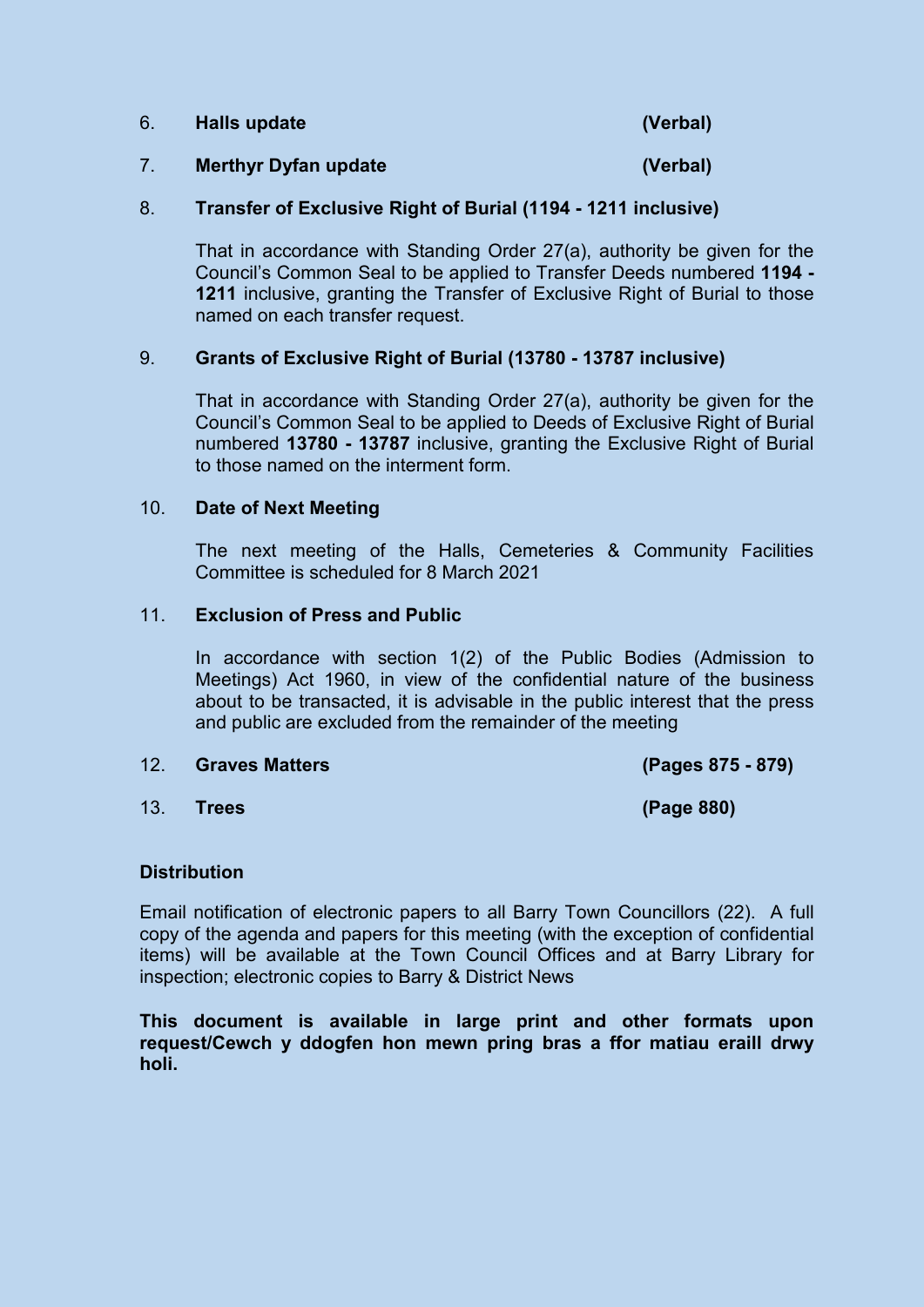#### **BARRY TOWN COUNCIL**

#### **DRAFT MINUTES OF AN EXTRAORDINARY MEETING OF THE HALLS, CEMETERIES AND COMMUNITY FACILITIES COMMITTEE HELD ON MONDAY, 14 DECEMBER 2020 AT 7.00 PM**

- **PRESENT:** Councillors N P Hodges (Chair), Aviet, Clarke, Johnson and Richardson (Vice Chair) (arrived 7.08 pm)
- **ALSO PRESENT**: Mark Sims Deputy Chief Officer Rebecca Blackwell – Office Team Leader Councillor S Hodges – Observer Martin Thomas – Grave Matters

#### A241. **APOLOGIES FOR ABSENCE**

Apologies for absence were received from Councillors Nugent-Finn and Rowlands.

#### A242. **DECLARATIONS OF INTEREST**

It was noted that Councillor Johnson had been granted Dispensation to allow him to speak and vote on matters appertaining to any Community Facilities owned or run by Barry Town Council, by virtue that he is a Vale of Glamorgan Council Trustee for the Alexandra Gardens Community Association.

#### A243. **WELL-BEING OF FUTURE GENERATIONS (WALES) ACT 2015**

**RESOLVED: That the Well-Being of Future Generations (Wales Act 2015 be received and noted** 

#### A244. **TO APPROVE THE MINUTES OF THE HALLS, CEMETERIES AND COMMUNITY FACILITIES COMMITTEE'S MEETING HELD ON 14 OCTOBER 2020**

**RESOLVED: That the minutes of the Halls, Cemeteries and Community Facilities Committee's meeting held on 14 October 2020 be approved and signed as a correct record.** 

#### A 245. **DATE OF NEXT MEETING**

**RESOLVED: The next meeting of the Halls, Cemeteries & Community Facilities Committee is scheduled for 11 January 2021.**

#### A 246. **EXCLUSION OF THE PRESS AND PUBLIC**

The Chair requested that all press and public leave the meeting with the exception of Mr Martin Thomas as he had been invited by the members to be present at the meeting.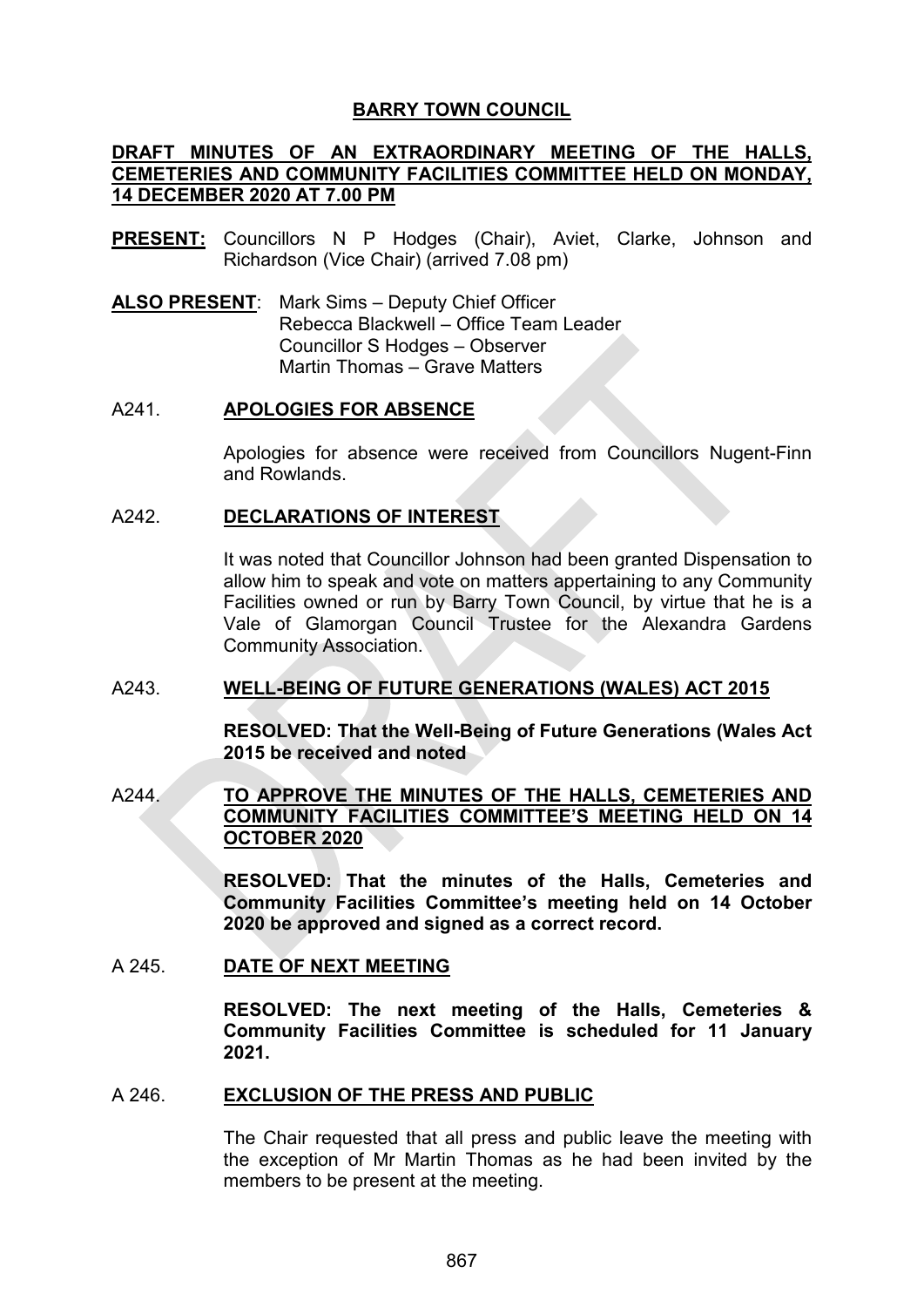**RESOLVED: In accordance with section 1(2) of the Public Bodies (Admission to Meetings) Act 1960, in view of the confidential nature of the business about to be transacted, it is advisable in the public interest that the press and public are excluded from the remainder of the meeting.**

#### A247. **CEMETERY**

#### **a. Grave Matters**

Members of the Halls, Cemeteries & Community Facilities Committee had been provided with various correspondence received to the Council in relation to the Committees decision on not allowing Grave Matters to operate at Merthyr Dyfan Cemetery.

The Chair thanked Mr Thomas for his attendance at the meeting and advised that the Council had received various correspondence following the decision made by the Committee and asked if Mr Thomas wished to address members.

Mr Thomas thanked members for the opportunity to be present at the meeting to address members. Mr Thomas advised members that he was the proprietor of a one-man business called Grave Matters which covers the South Wales area. He added that he took over the business with its customers in 2018 and has continued the work of tending to graves within Merthyr Dyfan Cemetery. He advised that he has a number of supportive customers and in the Summer he was approached by a member of the Cemetery Staff who politely advised him that the Council had embargoed the use of strimmer's within the Cemetery due to health and safety concerns, to which he sympathised with and then approached the Council to make a request to allow him to use a strimmer to enable him to carry on his work within the Cemetery.

Councillor Richardson arrived 7.08pm

Councillor Clarke advised that he had been trying to find information but due to Covid-19 it was proving difficult but wished to ask Mr Thomas some questions. Councillor Clarke advised that he had tried to find out what the Councils insurance covers in relation to allowing businesses to operate within the Cemetery and asked Mr Thomas if he had any experience of insurance cover for cemeteries and if there would be a clause within the insurance that prevents a business to operate.

Mr Thomas advised that he was unaware of any insurance that covers a cemetery but he had his own public liability insurance.

Councillor Clarke also advised that he had tried to obtain information in relation to the particular health and safety regulations in relation to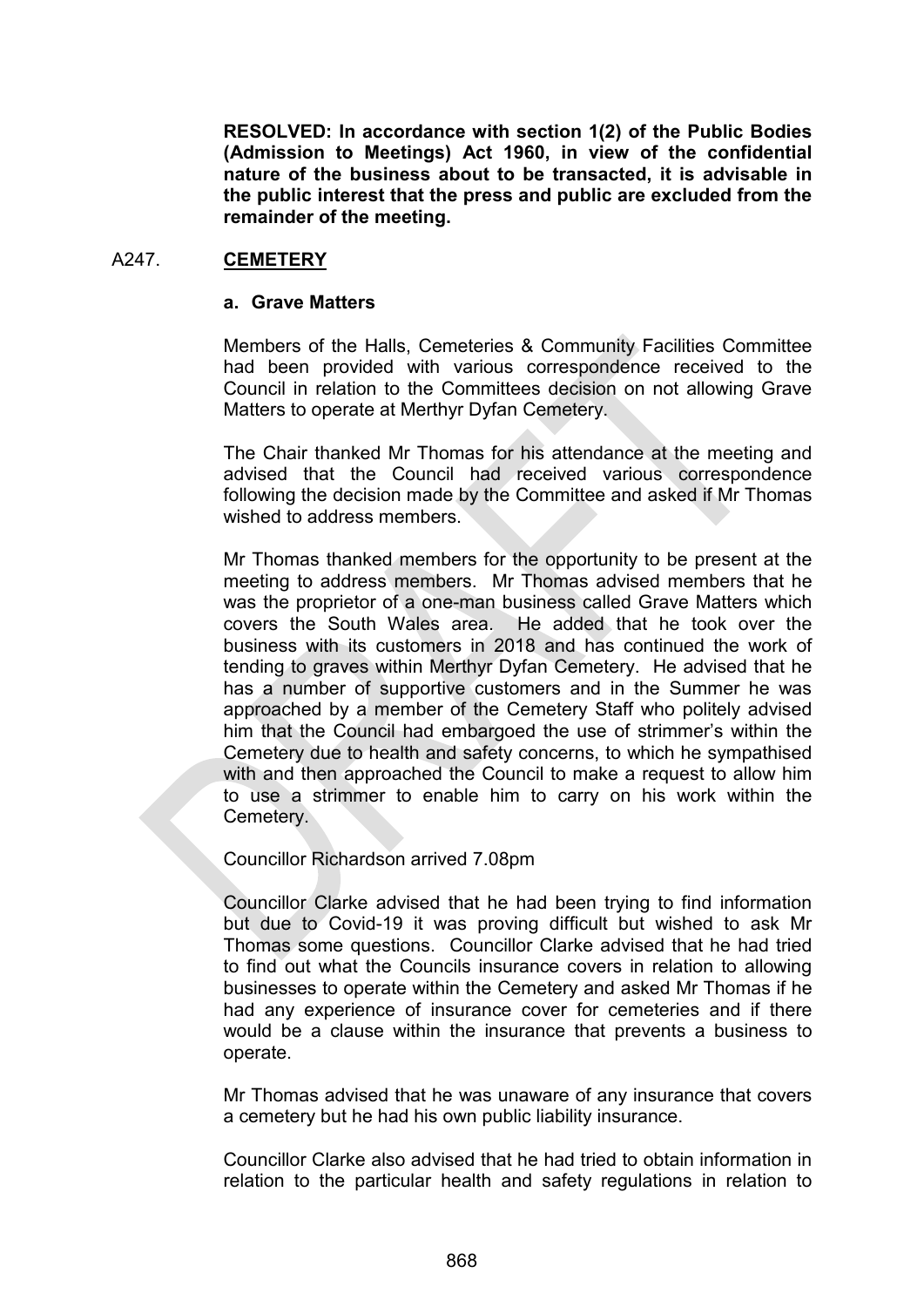operating a business within a cemetery but it had proved difficult and asked Mr Thomas if he had any knowledge to hand. Mr Thomas answered that he did not have any to hand.

Councillor Clarke asked Mr Thomas if he was aware of any planning implications for a business operating within the Cemetery. Mr Thomas advised that he didn't know if there were any planning implications.

Councillor Clarke asked Mr Thomas if there were any rate implications in relation to operating a business within the cemetery. Mr Thomas advised that he did not know.

Councillor Clarke asked if Mr Thomas had checked if there are any bylaws in relation to operating a business within the cemetery. Mr Thomas advised that he was not aware of any that relate to Merthyr Dyfan Cemetery and that many of the Cemeteries he attends have them displayed at the entrance. Councillor Clarke advised that they are at the reference library but due to Covid he has been unable to obtain them prior to the meeting.

Councillor Clarke advised that Mr Thomas may had satisfied the other cemeteries within he operates and that he may have the answers to the questions noted above or the council could enquire with the other cemeteries to see how they have been overcome which may resolve the issue at hand. Mr Thomas replied that he had not carried out any of the checks to which Councillor Clarke refers to.

Councillor Johnson asked Mr Thomas how much of his work related to the use of power tools such as the strimmer. Mr Thomas replied that the nature of the work is driven by the customer and the condition of the grave. He also advised that he uses a strimmer on the majority of the graves he attends. Councillor Johnson asked for a figure amount in relation to grave Mr Thomas attends to at Merthyr Dyfan Cemetery. Mr Thomas responded that he attends around 15 graves within Merthyr Dyfan Cemetery.

Councillor Johnson also asked if he was aware if the previous owner requested permission to operate a business within the Cemetery. Mr Thomas advised that he was not aware.

The Chair asked if Mr Thomas had ever formally approached the Council for permission to work within the Cemetery. Mr Thomas answered no. The Chair also raised concerns in relation to what Mr Thomas' customers had been advised in relation to him not being able to use power tools within the cemetery as the complaints received mention him being banned. Mr Thomas advised that he had contacted his customers notifying them that he was no longer able to operate within the cemetery and that the complaints received are independent and not motivated by him.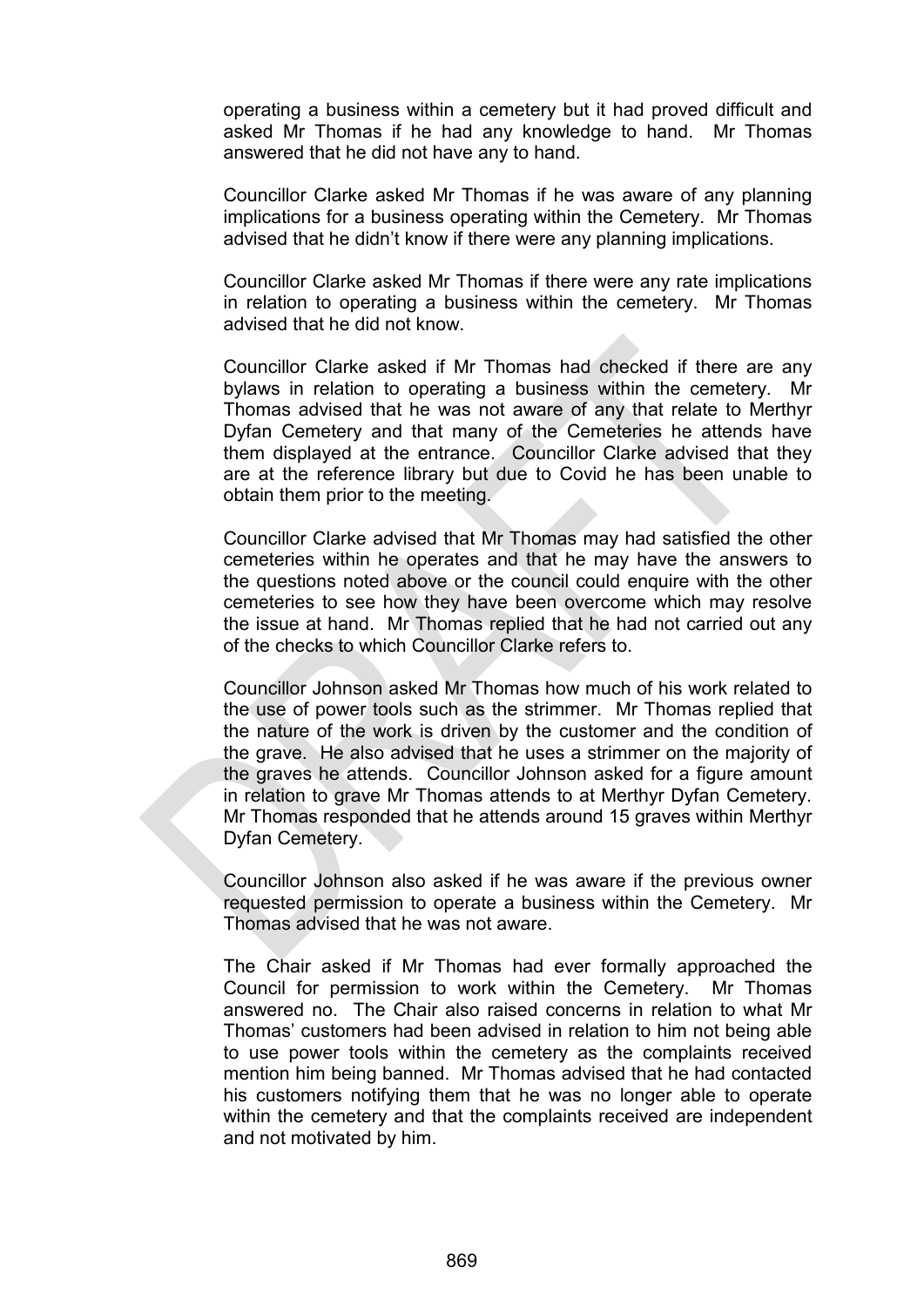The Chair noted that within Mr Thomas' correspondence it stated that he would be happy for the council to train him to work safety within the cemetery but the Chair advised that this would not be possible and that the Council have a team of staff who are trained and to which the council are responsible for. The Chair also advised that there are businesses that work within the cemetery such as stonemasons who are regulated and are permitted to carry out work within the cemetery as part of an agreement with the council. The Chair asked Mr Thomas if he had asked other cemeteries for permission to operate within them. Mr Thomas advised that he had asked for permission to operate within other cemeteries to which they agreed. The Chair asked if there were any financial agreements with the other cemeteries. Mr Thomas replied that there were not any financial agreements with the other cemeteries in which he operates.

The Chair raised concerns in relation to others duplicating Mr Thomas' business within the cemetery in which the Council subsidies for the cemetery to be maintained.

The Chair asked Mr Thomas if he informs a members of staff when he is carrying out work within the cemetery. Mr Thomas replied that he does not inform any staff members.

The Chair also raised concerns that if Mr Thomas had not made staff aware that he is operating within the cemetery that he could be present when a funeral is in process. Mr Thomas said that it was an unjustified concern as he had encountered funerals whilst he is present within the cemetery but advised that his work would not interfere with a funeral as he would stop and leave if a funeral was taking place.

The Chair asked if Mr Thomas had anything to add before requesting he leaves the meeting for members to have a discussion on a way forward.

Mr Thomas wished to make members aware of the emotive nature of his service and that the majority of his customers are elderly. He advised that his customers would be able to tell the council of the wholesome service he provides, especially around birthdays and anniversaries and said that his business is not for financial gain, with the services being value for money. He continued to state that he has high customer satisfaction to which he provides before and after photos and felt that his work adds to the appearance of the cemeteries he works in at no extra cost to the Council/landowners. He advised that although the cemetery staff do provide a good service they are unable to dedicate the time to each grave and that his service supports the work that they do. Mr Thomas ended his statement by saying that if the council's decision is to not allow him to work within the cemetery to support his customers, the council will have very sad people who may independently choose to contact the council to make this known and advised member that he would normally distribute wreaths at Christmas but has been unable to this year.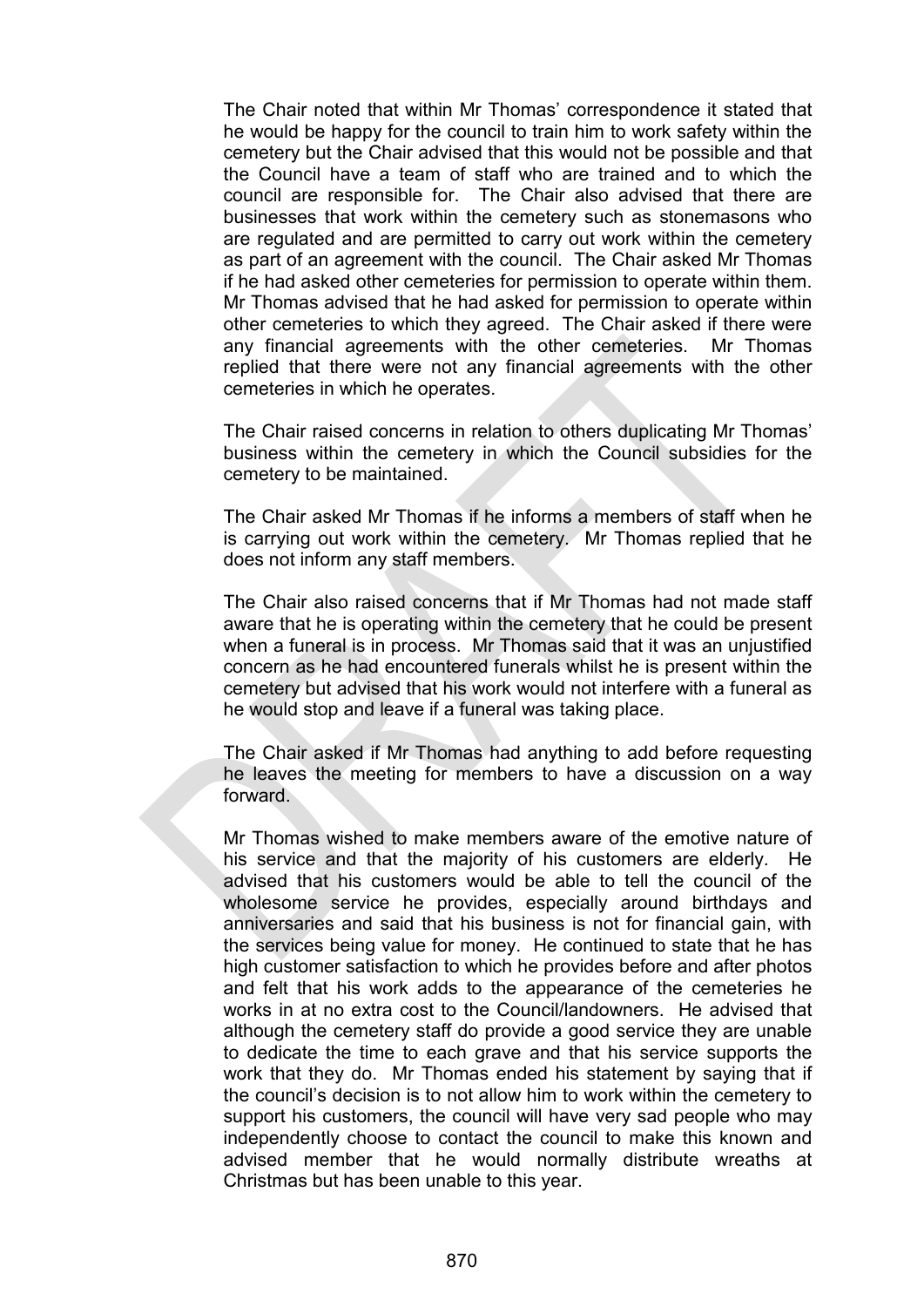The Chair questioned Mr Thomas as to why he felt that he could not continue his other services he provides as the committee only prohibited the use of power tools. Mr Thomas responded that he had taken himself away from the cemetery until a decision had been made in relation to his service at the cemetery.

The Chair then thanked Mr Thomas for his attendance and asked for him to leave the meeting.

Mr Thomas left the meeting.

The Chair asked for members views in relation to the plea made by Mr Thomas.

Members discussed the matter in great detail and raised various concerns which included that staff were unaware of when Mr Thomas was working within the cemetery, Mr Thomas' customers have been told that Mr Thomas had been banned from working within the cemetery when he was asked to not use power tools, which is in line with the councils choice to prohibit the use of power tools such as a strimmer, there had been no prior permission to work within the cemetery and no contact made, allowing one business to carry out services using power tools may set a precedent.

The Chair suggested to members that policy be written on third parties being allowed to operate within the cemetery.

Councillor S Hodges advised that members raised valid points but have not yet had answers to the concerns and suggested that a report is written to answer the concerns in relation to legalities, health and safety, insurance, compare other cemeteries and obtain advice from One Voice Wales and to enable the committee to be in a better position to make a decision.

Councillor Johnson agreed to a report to cover all concerns of members with a potential of putting a policy in place. Councillor Johnson also suggested to defer on making a decision, receive a report at the next committee and to continue to uphold the decision of the use of power tools over the Christmas period.

**RESOLVED:** That a report be submitted to the next meeting of the Halls, Cemeteries and Community Facilities Committee scheduled to be held on 11 January 2021 to satisfy the concerns raised by members, with the potential of a policy being written in relation to third party businesses operating within the cemetery and the use of powertools.

The meeting ended at 8.10 pm

Signed ……………………………………Date …………………………………………….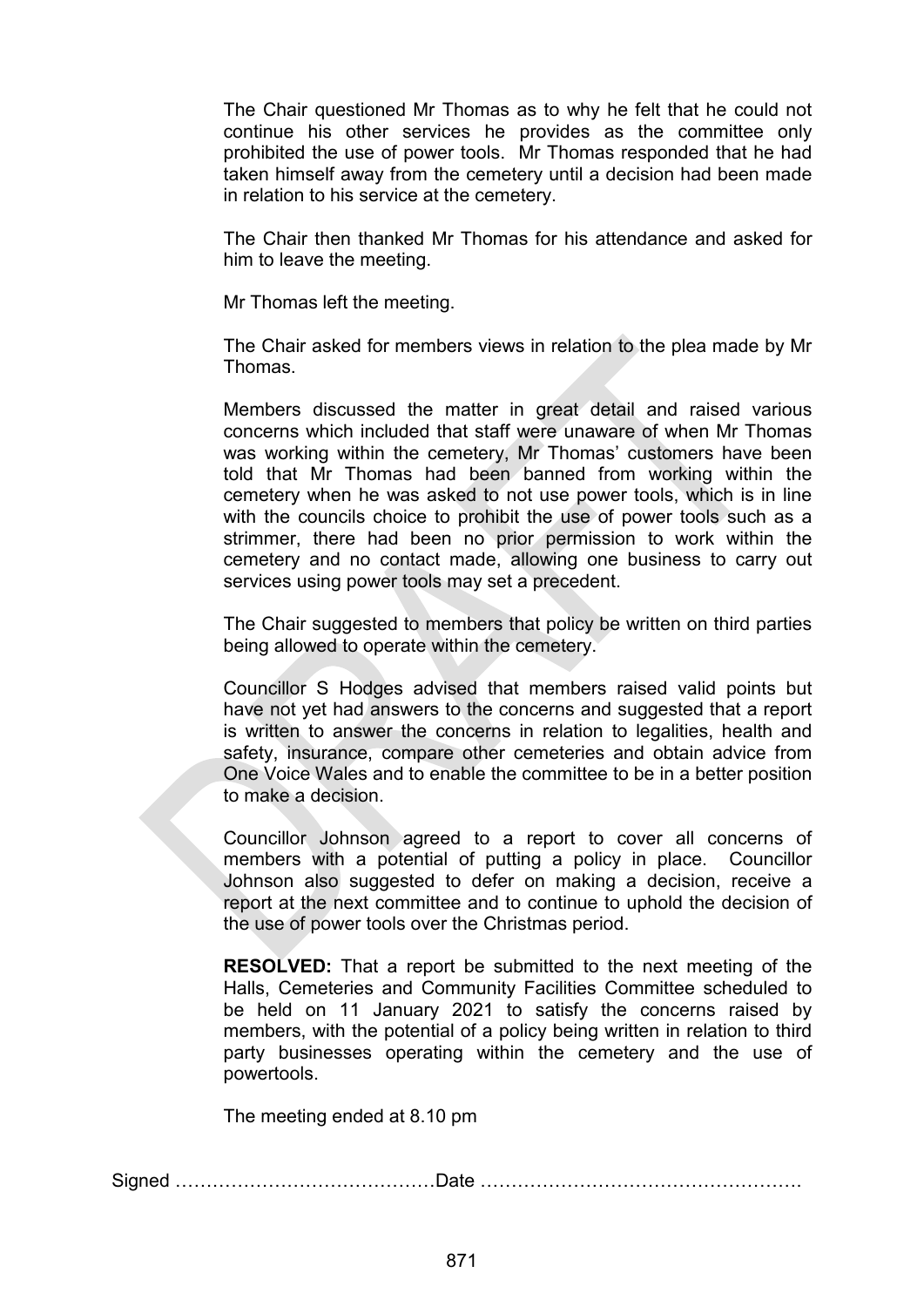#### **FOR INFORMATION ONLY**

#### **ACTION SHEET - EXTRAORDINARY HALLS, CEMETERIES AND COMMUNITY FACILITIES COMMITTEE - 14 DECEMBER 2020**

|      | <b>MINUTE NO. JACTION TO BE TAKEN</b>                                           | <b>ACTION TO BE IDATE ACTION</b> |                      | <b>IPROGRESS</b>     |
|------|---------------------------------------------------------------------------------|----------------------------------|----------------------|----------------------|
|      |                                                                                 | <b>ITAKEN BY</b>                 | <b>TO BE CARRIED</b> |                      |
|      |                                                                                 |                                  | ΙΟυτ                 |                      |
| A247 |                                                                                 | <b>IFCM</b>                      | 05.01.2021           | Report on agenda for |
|      | That a report be submitted to the next meeting of the Halls, Cemeteries and     |                                  |                      | discussion           |
|      | Community Facilities Committee scheduled to be held on 11 January 2021 to       |                                  |                      | 11.01.2021           |
|      | satisfy the concerns raised by members, with the potential of a policy being    |                                  |                      |                      |
|      | written in relation to third party businesses operating within the cemetery and |                                  |                      |                      |
|      | the use of powertools.                                                          |                                  |                      |                      |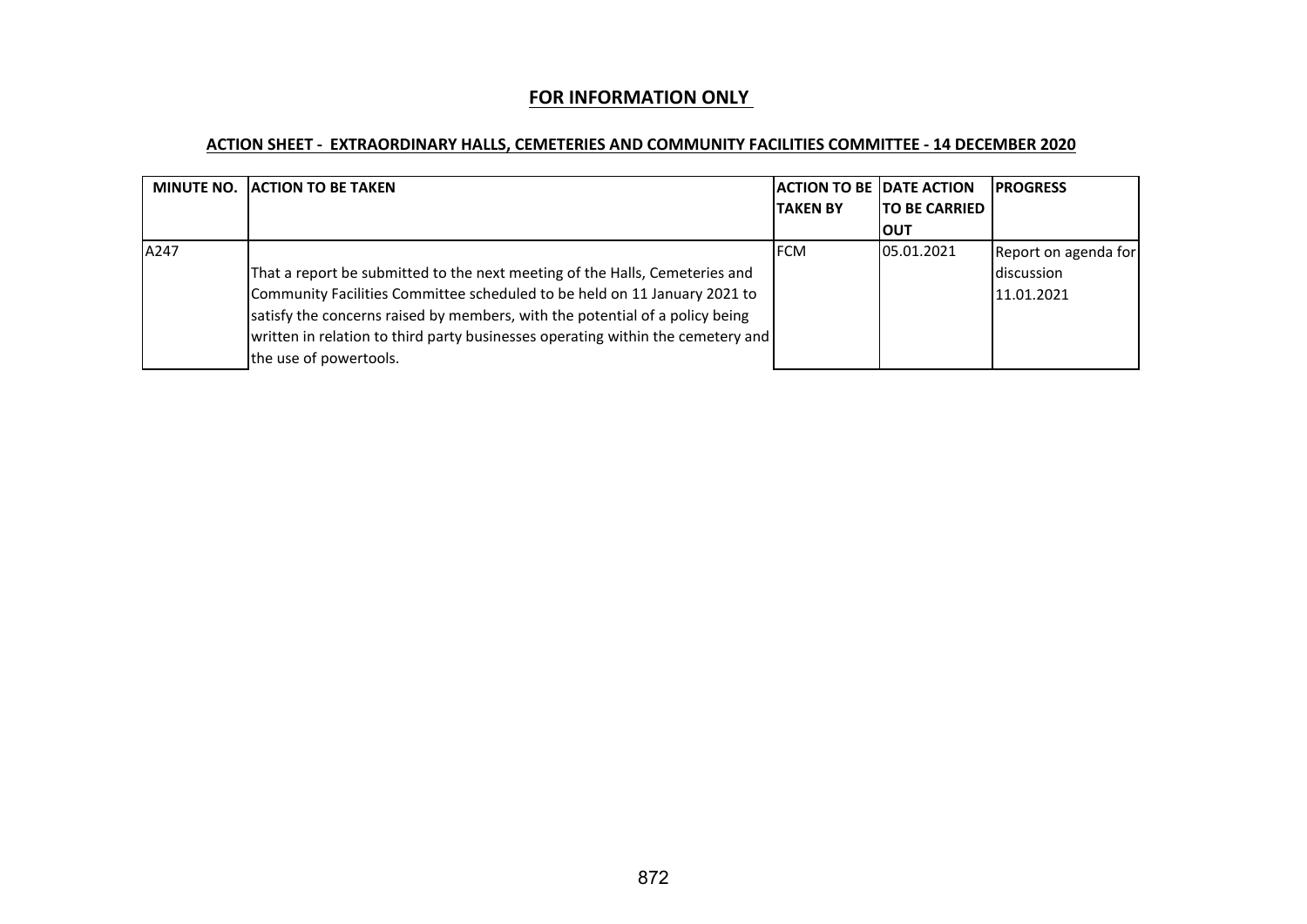#### **BUDGET MONITORING REPORT DECEMBER 2020**

#### **Report Author**

Mark Sims, Deputy Chief Officer

**Attached:** A. Budget Monitoring Report to 31 December 2020 (1 page)

#### **Purpose of Report**

To provide members with the Committee's income and expenditure in the 2020/21 financial year as at the end of December 2020.

#### **Background Information**

On the following page is the budget monitoring report to 31 December 2020, indicating actual income and expenditure up to the end of month nine in the 2020/21 financial year.

In addition, the projected out turn for the current financial year is provided highlighting anticipated overspends and under-spends on various budget headings currently projecting a net overspend for the year of £20,720.

Main highlights of the budget monitoring report are:

Salaries underspend of £28,966

Equipment overspend of £15,000 (purchase of fixture and fittings for CACC to be funded from Acquisition Reserve)

COVID-19 Expenditure (overspend as no budget) of £15,163 (Actual spend of £14,042 for first nine months with projection of further £1,121 for remainder of year)

Loss of income projected to be £34,944. This is after receiving £5,087 from Welsh Government relating to loss of income for first quarter for the Pioneer Hall. It is not known if Welsh Government are providing any additional funding for loss of income for remainder of 2020/21.

#### **Recommendation**

Members are requested to receive the budget monitoring report for December 2020 noting the projected net overspend (deficit for the year) of £20,720 in 2020/21.